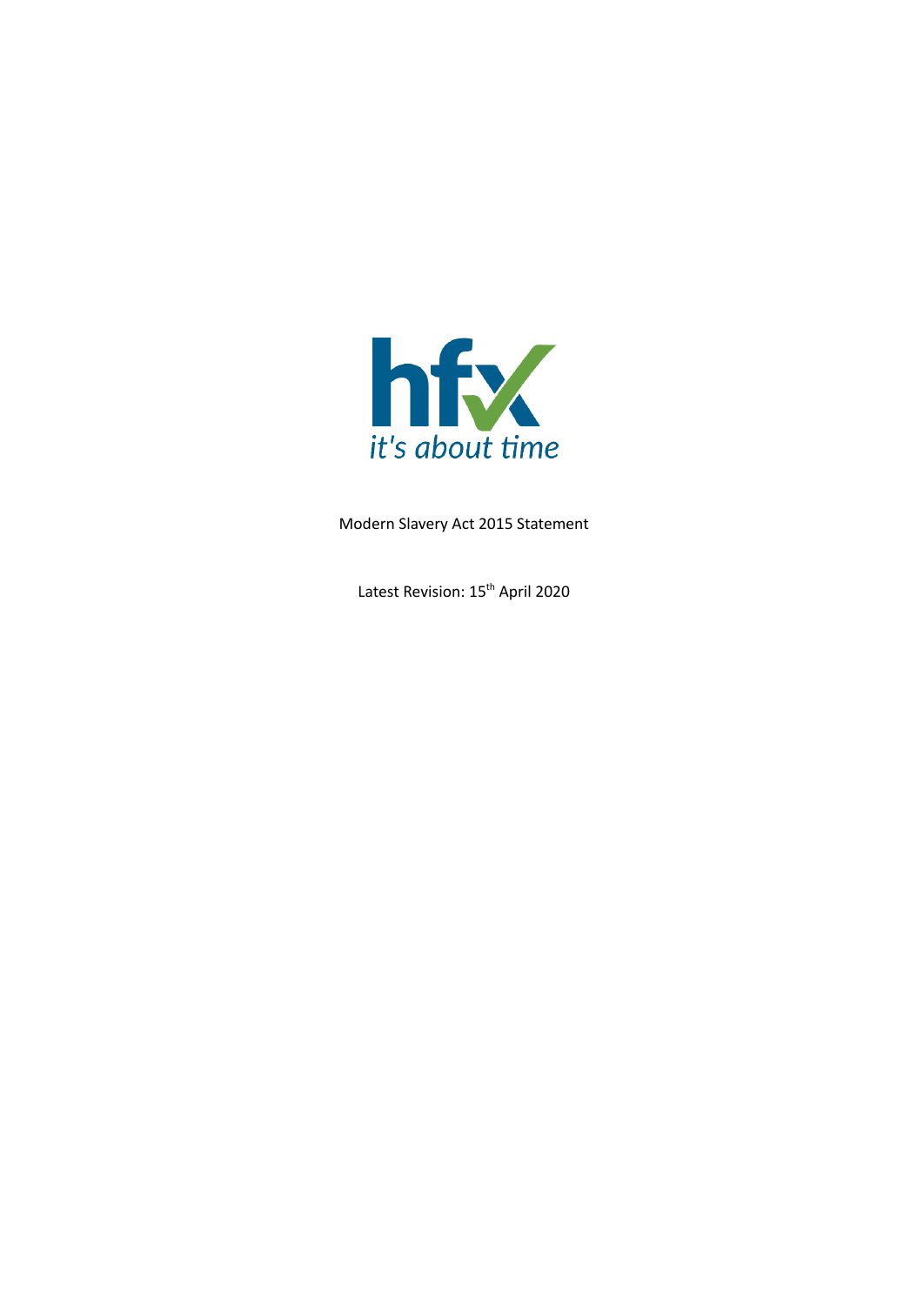# **HFX Modern Slavery & Human Trafficking Statement - 2019/2020**

This statement, made pursuant to section 54(1) of the Modern Slavery Act 2015, sets out steps HFX has taken and is continuing to take to understand and minimise the potential risk of modern slavery in its business and supply chains.

## **About HFX**

**hfx,** a Smart Business Investments Limited (SBI) group company**,** started business in the UK in 1971. Headquartered in Codicote, Hertfordshire and with service and support centres in Letchworth, Birmingham and Edinburgh. We introduced the concept of flexible working hours to the UK in 1971 and ["Flextime®"](http://en.wikipedia.org/wiki/Flextime) is our registered trademark.

With almost 50 years in workforce management we understand this market very well. Over the years we have worked with many organisations including Government (local and national), NHS (as part of the National Electronic Staff Record Project), Manufacturing, Logistics, Leisure & Retail industries.

## **Our commitment to the principles of the Modern Slavery Act 2015**

HFX is committed to the principles of the Modern Slavery Act 2015 and the abolition of modern slavery and human trafficking. As an equal-opportunities employer, HFX is committed to creating and ensuring a non-discriminatory and respectful working environment for its staff. HFX wants all its staff to feel confident that they can expose wrongdoing without any risk to themselves. HFX recruitment and people management processes are designed to ensure that all prospective employees are legally entitled to work in the UK and to safeguard employees from any abuse or coercion once in our employment.

HFX does not enter into business with any organisation, in the United Kingdom or abroad, which knowingly supports or is found to be involved in slavery, servitude and forced or compulsory labour. HFX maintains the following policies which are accessible to all staff via the HFX intranet:

- Code of Conduct
- An Ethics Policy
- Whistleblowing policy
- Bullying and Harassment policy
- Diversity & Inclusion policy
- Recruitment and Selection policy

### **Our supply chain**

Due to the nature of our business, HFX assess itself to have a low risk of Modern Slavery in our business and supply chains.

Our supply chains are limited and we procure goods and services from a restricted range of UK and overseas suppliers.

### **Embedding the principles**

The principles will continue to be embedded by the following activities:

- Provide awareness training to staff on the Modern Slavery Act 2015 and inform them of the appropriate action to take if they suspect a case of slavery or human trafficking.
- Ensure that consideration of the modern slavery risks and prevention are added to HFX' policy review process as an employer and procurer of goods and service.